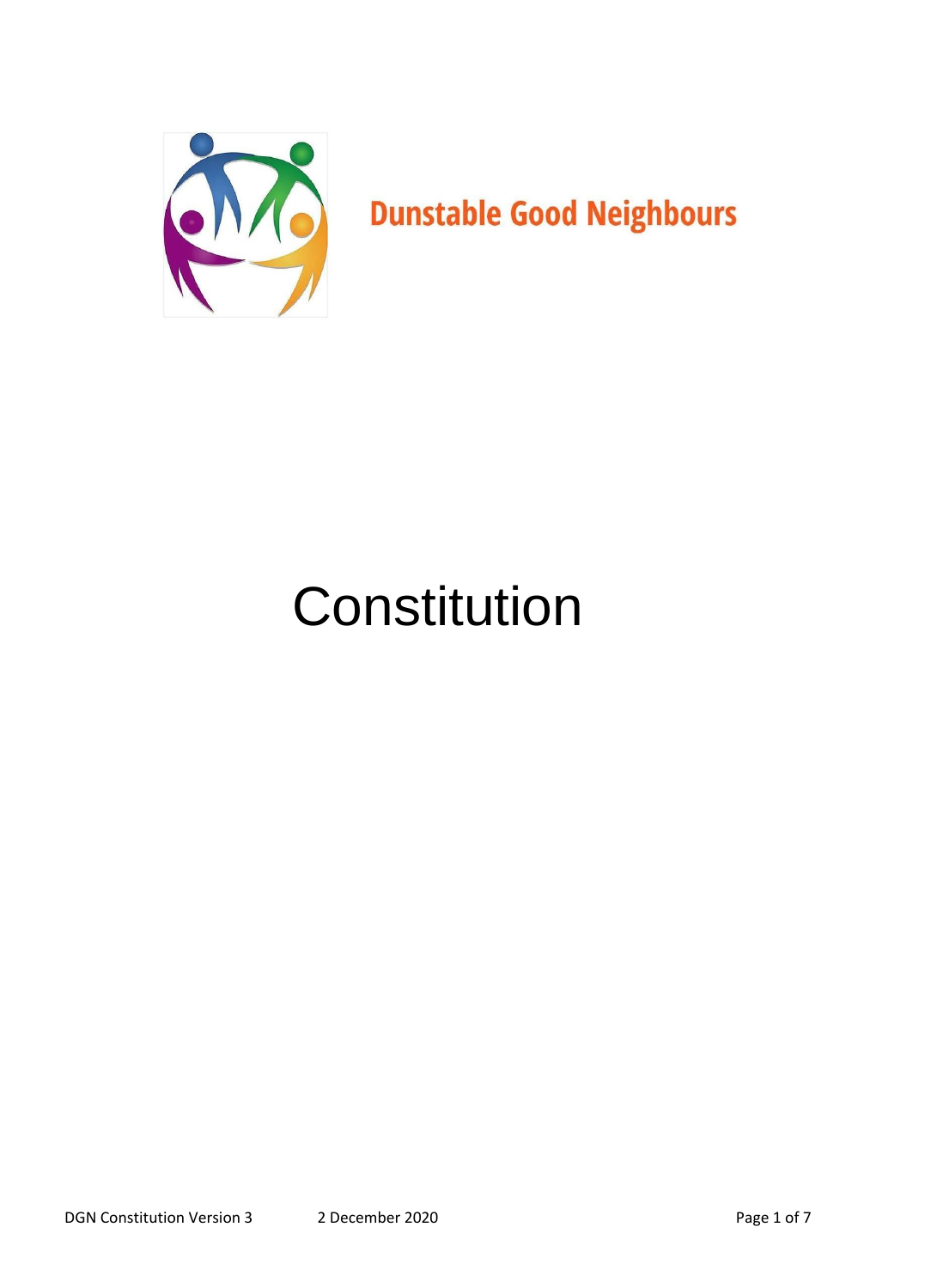## 1. Name

The name of the Group shall be Dunstable Good Neighbours

# 2. Administration

Subject to the matters set out below the Group shall be administered and managed in accordance with this constitution by members of the Steering Group, constituted by clause 7 of this constitution (the Steering Group).

# 3. Aims

The aims of the group are:

To provide to the residents of Dunstable friendly visits to those who are lonely or isolated, occasional help with small tasks around the house or garden, assistance with form filling, occasional lifts to the doctors, shops etc. through local volunteers and to encourage friendship within the local community.

## 4. Powers

In furtherance of the aims of the Group, the Steering Group may exercise the following powers:

- a) raise funds and to invite and receive grants, donations and other contributions
- b) to buy or lease and to maintain any equipment or materials necessary for the achievement of the aims
- c) sell, lease or dispose of all or any part of the property of the Group
- d) publish books, periodicals, pamphlets and other materials in printed, recorded or electronic format, and to hold intellectual property rights in any such material
- e) organise conferences, debates, seminars, and such other special events as the Steering Group may determine
- f) co-operate with other organisations in furtherance of any of the aims or of any similar purposes
- g) do all such other lawful things as are necessary for the achievement of the aims.

# 5. Membership

a) Membership of the Group shall be open to any person over the age of 18 years. Members under 18 may be considered at the Steering Group's discretion where the younger member would be accompanied on their volunteering by a DBS checked volunteer at all times and/or where the volunteering undertaken by the younger member would not involve being alone with a service-user.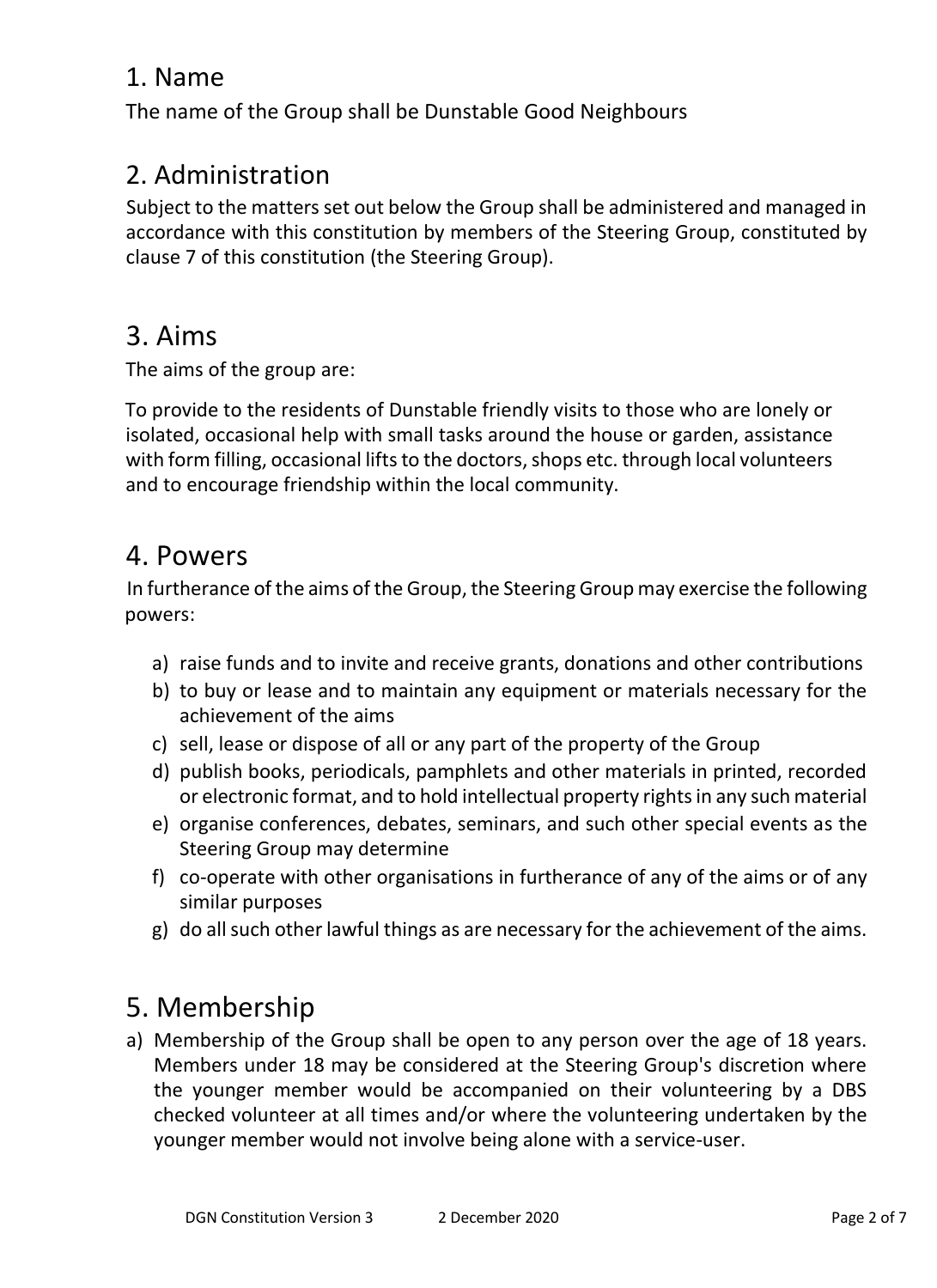- b) Membership shall be open to any person irrespective of Race, Colour, Nationality, Age, Ethnic or National Origin, Religion or Creed, Gender, Marital Status, Sexual Orientation or Disability.
- c) The secretary shall be responsible for ensuring membership records are kept and that new members receive and return any paperwork necessary for membership.
- d) The Steering Group have the right to agree or reject applications for membership. The Steering Group may by unanimous vote and for good reason terminate the membership of any member ('member' defined as 'care scheme volunteer) provided that the member concerned shall have the right to be heard by the Steering Group, accompanied by a friend, before a final decision is made.
- e) Current legislation dictates that all volunteers be submitted for checking by the Government Disclosure and Barring Service (DBS). Only those passing such checks can be accepted as members.

# 6. Honorary Officers

At the Annual General Meeting the members shall elect from among themselves the following Honorary Officers, who shall hold office from the conclusion of that meeting:

- Chair
- Vice Chair
- Secretary
- Treasurer
- Minute Secretary

The Honorary officers shall be in post until the end of the Annual General Meeting after their election but shall be eligible for re-election if they wish to continue in post.

In addition to the Honorary Officers and the members elected, the Steering Group may appoint co-opted members. There must be less than one third of the Steering Group who are co-opted.

# 7. Steering Group

The Steering Group shall consist of the Honorary Officers specified in the preceding clause and any co-opted members.

All the members of the Steering Group shall retire from office together at the end of the annual general meeting next after the date on which they came into office, but they may be re-elected or re-appointed.

A member of the Steering Group shall cease to hold office if she or he:

a) has been convicted of any offence involving dishonesty or deception;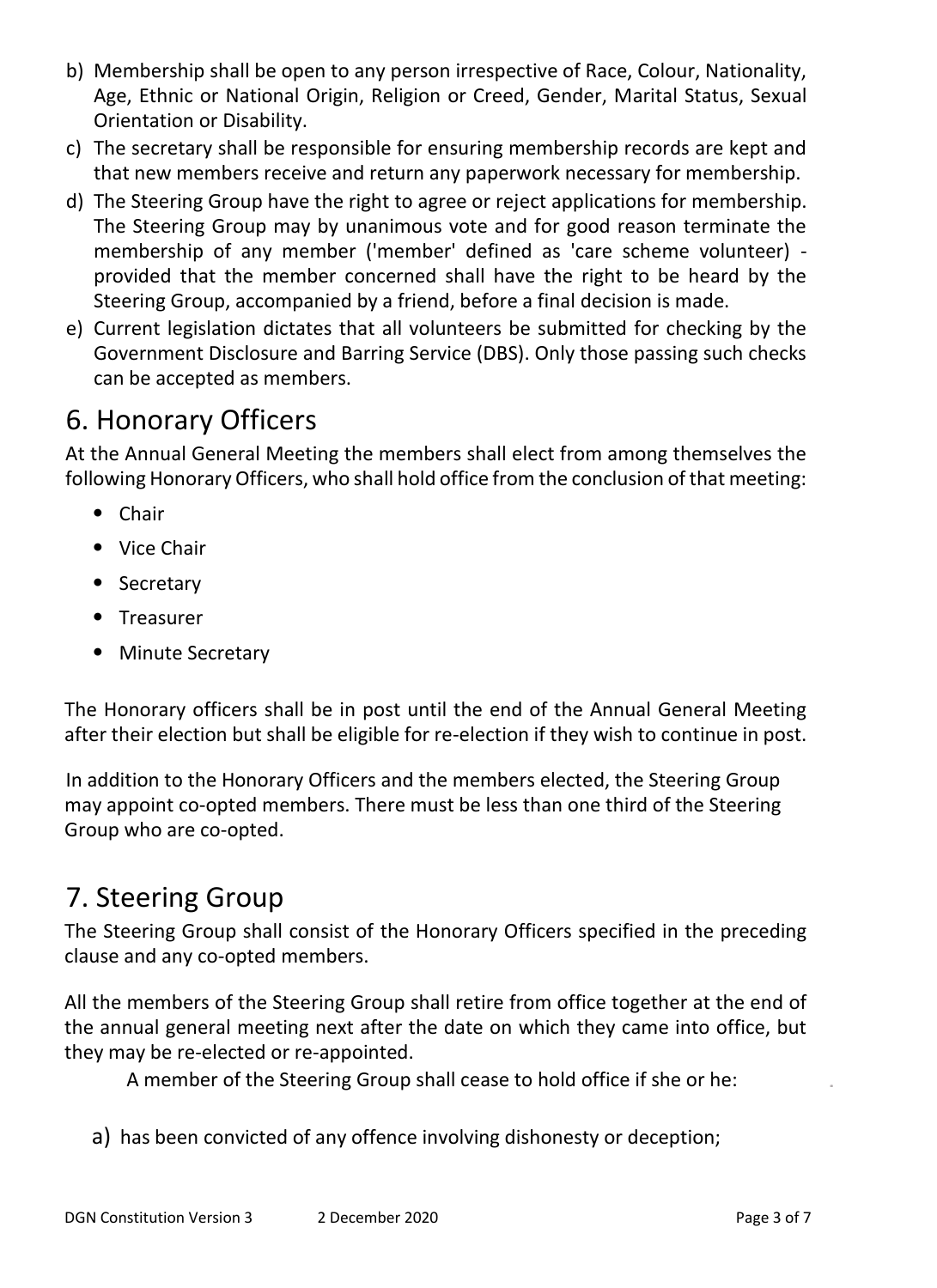- b) has been adjudged bankrupt or sequestration of her/his estate has been awarded and s/he has not been discharged;
- c) has made a composition or arrangement with, or granted a trust deed for, her/his creditors and has not been discharged;
- d) has been removed by the Charity Commissioners or by any court or under the Company Directors Disqualification Act 1986 or the Insolvency Act 1986 from being concerned with the management or control of any body;
- e) has become incapable by reason of mental disorder, illness or injury of managing his or her own affairs;
- f) is absent, without the permission of the Steering Group, from three consecutive meetings and the Steering Group resolves that s/he shall cease to hold office; or
- g) notifies the Steering Group of her/his resignation: Provided that at least three members of the Steering Group will remain in office when the notice of resignation is to take effect.

# 8. Meetings and proceedings of the Steering Group

- a) The Steering Group shall hold at least six meetings each year. A special meeting may be called by the Chair or by any two members of the Steering Group upon 21 days' notice being given to the members of the Steering Group of the matters to be discussed
- b) There shall be a quorum when three persons or one third of the Steering Group (whichever is the greater) are present at the meeting.
- c) When a vote is taken the matter shall be decided by a majority of those present and voting. In the case of equality of votes the Chair shall have a casting vote.
- d) The Minute Secretary shall keep minutes of the proceedings of the Steering Group.
- e) In the absence of the Chair, Vice Chair or Secretary the first business of the meeting shall be to ensure that a substitute is appointed for the duration of the meeting.

#### 9. Sub-committees

The Steering Group may appoint such sub-committees as it thinks fit for supervising or performing any activity or service, defining the terms of reference and determining each sub-committee's composition and the duration of its activities. All acts and proceedings of each sub-committee shall be reported as soon as possible to the Steering Group.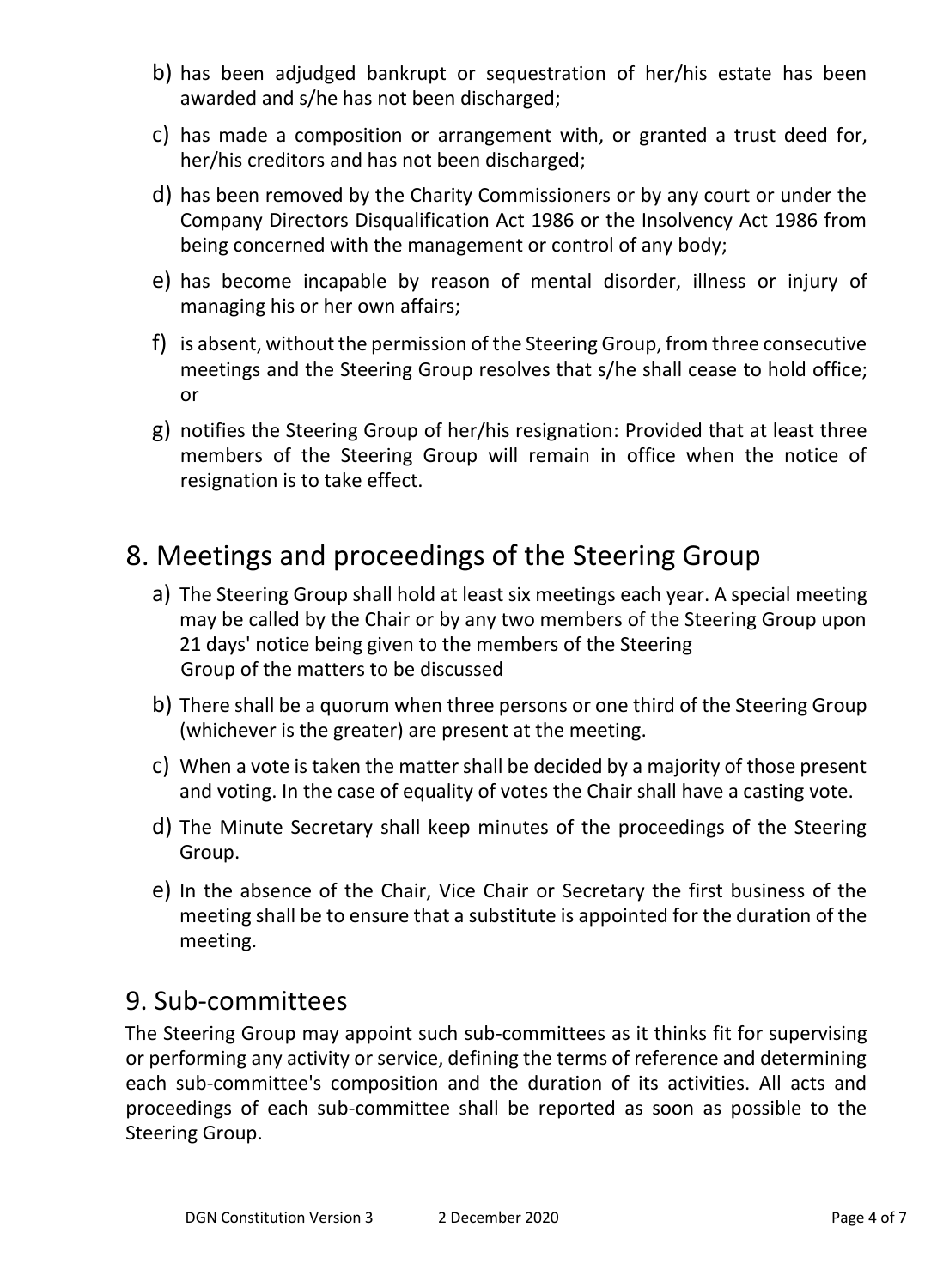# 10. Receipts and expenditure

- a) A bank account shall be opened in the name of the Group. The funds of the Group including all donations, contributions and bequests, shall be paid into the bank account at such bank or other financial institution as the Steering Group shall decide.
- b) The Steering Group shall authorise (in writing to the Secretary) the Treasurer and up to two other members of the Steering Group to sign cheques on behalf of the Group. Signatories shall be appointed by the Steering Group annually at the Steering Group's first meeting following the Annual General Meeting.
- c) Where funds are received by donation, grant, gift, bequest or otherwise for specifically designed purposes, such funds shall be held as restricted funds and shall be used only for the purposes defined by the donor(s). They shall be reported in the accounts as restricted funds. If such moneys cannot be spent in accordance with the conditions of their donation, any unspent balance shall be returned to the donors or to their trustees, or otherwise used only as the donors or trustees permit. In the absence of such requirement or permission, after reasonable notice to the donors(s) or trustee(s), the Steering Group shall apply such funds to purposes as near as possible to those for which they were granted.
- d) The funds of the Group shall be applied to further the aims and no payments shall be made to any members of the Steering Group except reasonable and proper out of pocket expenses.

# 11. Accounts

- a) The Treasurer shall present to each meeting of the Steering Group an up-todate statement of the accounts.
- b) The Treasurer shall prepare annual statements of accounts which, after examination by an independent person appointed by the Steering Group, shall be presented to the Annual General Meeting.

# 12. Indemnity

No member of the Steering Group shall be liable by reason of any mistake or omission made in good faith by any member of the Steering Group other than wilful and individual fraud, wrongdoing or wrongful omission on the part of the member whom it is sought to make liable.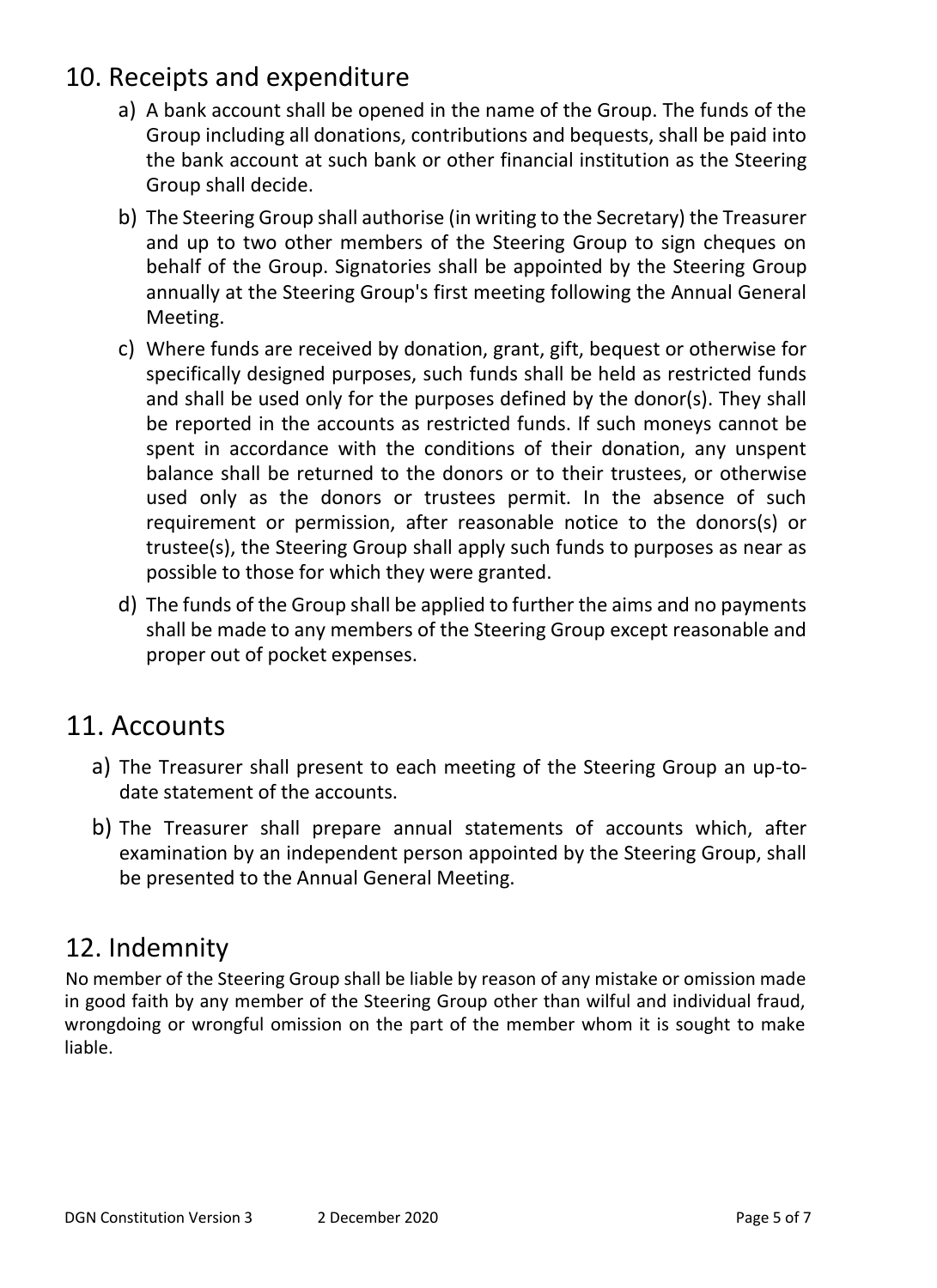## 13. General meetings

- a) There shall be an Annual General Meeting of the Group which shall be held in the month of April each year or as soon as is practicable thereafter. Every Annual General Meeting shall be called by the Steering Group. The Secretary shall give at least 21 days' notice of the Annual General Meeting to all the members of the Group, who shall be entitled to attend and vote at the meeting.
- b) Nominations for Honorary Officers and member representatives shall be notified, in writing to the Secretary, at least 7 days prior to the Annual General Meeting.
- c) The business of each Annual General Meeting shall be:
	- i. to receive the Annual Reports of the Steering Group;
	- ii. to receive the accounts of the Group for the preceding financial year,
	- iii. to elect the Honorary Officers specified in Clause 6 of this constitution;
	- iv. to elect co-opted members of the Steering Group;
	- v. to appoint qualified auditors or independent examiners for the coming year to audit or examine the accounts of the Group;
	- vi. to consider and vote on any proposals to alter this constitution in accordance with clause 15 of this constitution;
	- vii. to consider any other business of which due notice has been given.
- d) The Steering Group may call a Special General Meeting at any time. If at least ten members of the Group request such a meeting in writing stating the business to be considered the Secretary shall call such a meeting without delay. At least 21 days' notice must be given and the notice must state the business to be discussed.

## 14. Procedure at general meetings

All general meetings shall be chaired by the Chair appointed at the preceding Annual General Meeting or, in his/her absence, by the Vice Chair. If both the Chair and Vice Chair are absent another person shall be appointed at the beginning of the meeting. The Minute Secretary or some other person specially appointed by the meeting shall keep a full record of proceedings at every general meeting. There shall be a quorum when 10 persons or one tenth of the membership, whichever is the lesser, are present.